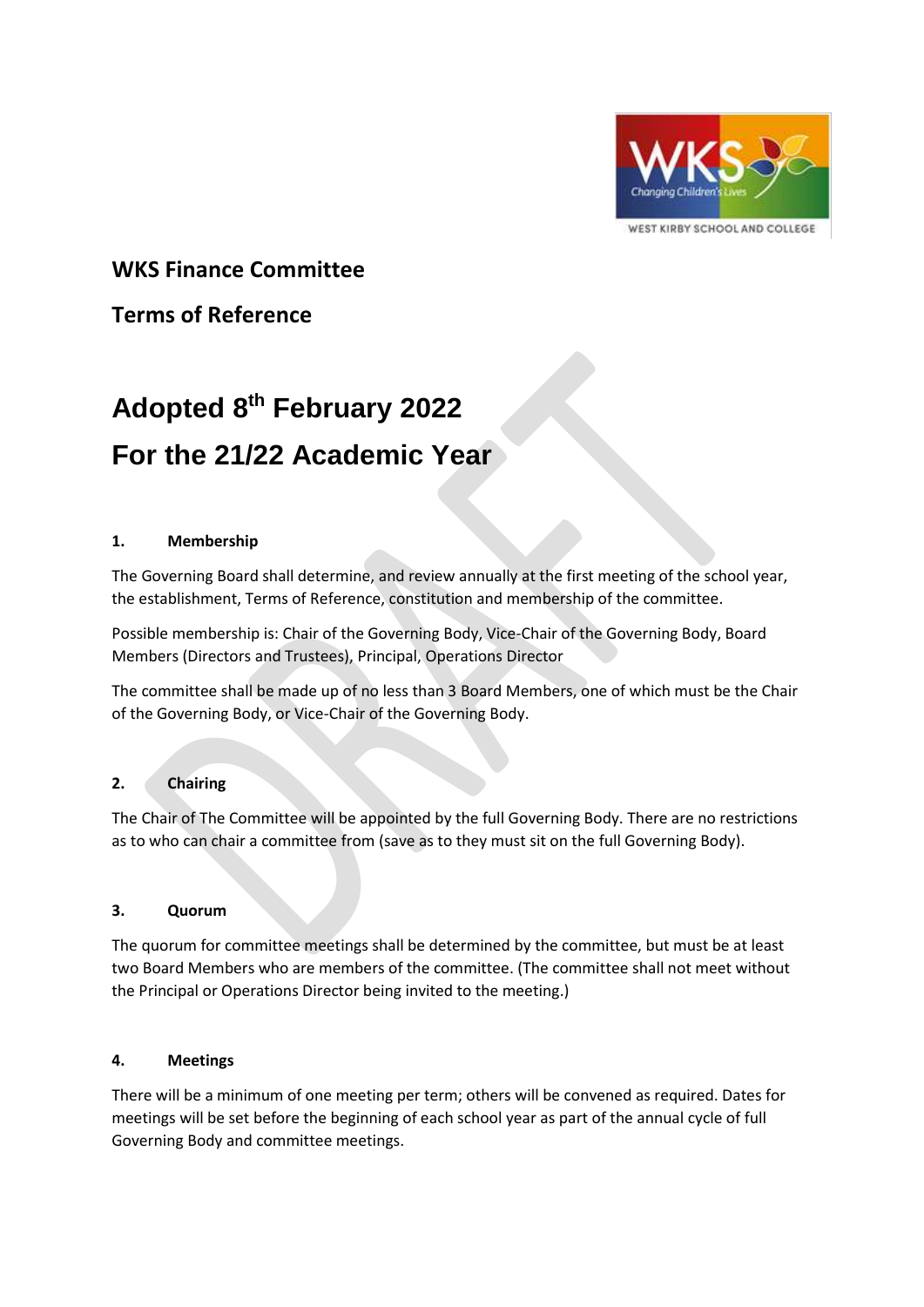## **5. Attendance**

Members of the committee, the Principal, the Operations Director, and the Clerk to The Committee have a right to attend all committee meetings. The Governing Body or committee may allow other persons to attend.

#### **6. Clerking**

The Governing Body shall appoint a Clerk to The Committee. This cannot be the Principal, but committee members may clerk in the absence of the appointed Clerk.

## **7. Terms of Reference**

- a) To review the School's proposal for the budget each year in accordance with the school's needs and the priorities informed by the School Development Plan ('SDP').
- b) To recommend the budget proposal to the full Governing Body.
- c) Confirm the satisfactory and signed audit of the school's annual accounts.
- d) To review and set the charging policy rates for school places.
- e) To review the expenditure and present progress reports to the full Governing Body.
- f) To oversee the effective financial management of the school.
- g) To identify problems and recommend changes to keep revenue and capital expenditure on target.
- h) To initiate action where necessary on the understanding that all decisions taken are reported back to the full Governing Body.
- i) To review, on an annual basis, the school's financial procedures and those relating to assets and disposals.
- j) To review and maintain the school's written policies for
	- Budget management
	- **Procurement**
	- Assets and disposal

#### **8. Powers Delegated by The Governing Body**

#### **8.1 Finance Committee**

- a) Must approve any school contracts the Principal (or their representative, the Operations Director) may wish to enter in to where the value is more than £15,000.
- b) Must approve the allocation of capital funds for capital projects over £15,000.

#### **8.2 Principal / Operations Director**

- a) Will be managed against the bottom line surplus target agreed each year in the annual budget.
- b) Will be allowed to manage all areas of expenditure within the agreed budget plan on a dayto-day basis.
- c) Will be allowed to 'vire' between budget lines (to transfer a surplus from one budget line to cover a deficit in another, to make a virement, at no overall cost increase or decrease)